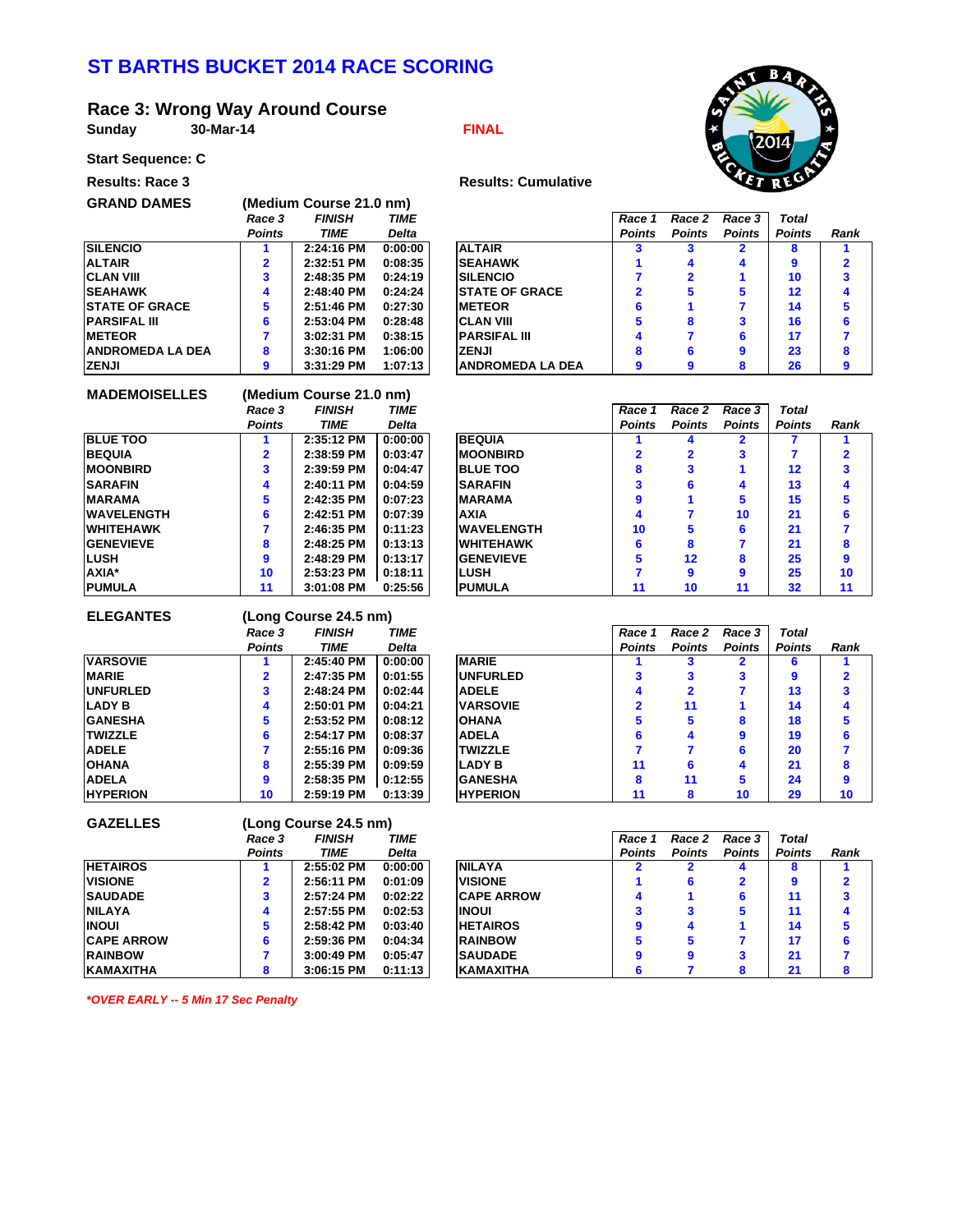# **ST BARTHS BUCKET 2014 RACE SCORING**

#### **Race 2: Not So Wiggley Course**

**Saturday**

**29-Mar-14**

## **Start Sequence: B**



| $3.41$ , $3.44$ , $3.4$ , $3.4$ |                            |
|---------------------------------|----------------------------|
| <b>Results: Race 2</b>          | <b>Results: Cumulative</b> |



| <b>GRAND DAMES</b>      | (Short Course 22.0 nm)  |              |              |  |  |  |
|-------------------------|-------------------------|--------------|--------------|--|--|--|
|                         | <b>FINISH</b><br>Race 2 |              | <b>TIME</b>  |  |  |  |
|                         | <b>Points</b>           | <b>TIME</b>  | <b>Delta</b> |  |  |  |
| <b>METEOR</b>           |                         | 2:23:27 PM   | 0:00:00      |  |  |  |
| <b>SILENCIO</b>         | 2                       | $2:32:22$ PM | 0:08:55      |  |  |  |
| <b>ALTAIR</b>           | 3                       | $2:32:44$ PM | 0:09:17      |  |  |  |
| <b>SEAHAWK</b>          | 4                       | 2:32:45 PM   | 0:09:18      |  |  |  |
| <b>STATE OF GRACE</b>   | 5                       | 2:36:52 PM   | 0:13:25      |  |  |  |
| <b>ZENJI</b>            | 6                       | 2:38:49 PM   | 0:15:22      |  |  |  |
| <b>PARSIFAL III*</b>    | 7                       | 2:27:37 PM   | 0:04:10      |  |  |  |
| <b>CLAN VIII **</b>     | 8                       | 2:39:44 PM   | 0:16:17      |  |  |  |
| <b>ANDROMEDA LA DEA</b> | 9                       | 2:55:10 PM   | 0:31:43      |  |  |  |

|                       | Race 2        | <b>FINISH</b> | <b>TIME</b>  |                        | Race 1        | Race 2        | Race 3        | <b>Total</b>  |      |  |
|-----------------------|---------------|---------------|--------------|------------------------|---------------|---------------|---------------|---------------|------|--|
|                       | <b>Points</b> | <b>TIME</b>   | <b>Delta</b> |                        | <b>Points</b> | <b>Points</b> | <b>Points</b> | <b>Points</b> | Rank |  |
| <b>METEOR</b>         |               | 2:23:27 PM    | 0:00:00      | <b>SEAHAWK</b>         |               |               |               |               |      |  |
| <b>SILENCIO</b>       |               | 2:32:22 PM    | 0:08:55      | <b>ALTAIR</b>          |               |               |               | 6             |      |  |
| ALTAIR                |               | 2:32:44 PM    | 0:09:17      | <b>IMETEOR</b>         | 6             |               |               |               |      |  |
| <b>SEAHAWK</b>        | 4             | 2:32:45 PM    | 0:09:18      | <b>ISTATE OF GRACE</b> |               |               |               |               |      |  |
| <b>STATE OF GRACE</b> |               | 2:36:52 PM    | 0:13:25      | <b>ISILENCIO</b>       |               |               |               |               |      |  |
| ZENJI                 |               | 2:38:49 PM    | 0:15:22      | <b>IPARSIFAL III</b>   | 4             |               |               | 11            |      |  |
| <b>PARSIFAL III *</b> |               | 2:27:37 PM    | 0:04:10      | <b>ICLAN VIII</b>      | 5             |               |               | 13            |      |  |
| <b>CLAN VIII **</b>   | 8             | 2:39:44 PM    | 0:16:17      | <b>ZENJI</b>           | 8             |               |               | 14            |      |  |
| ANDROMEDA LA DEA      | 9             | 2:55:10 PM    | 0:31:43      | IANDROMEDA LA DEA      | 9             |               |               | 18            |      |  |
|                       |               |               |              |                        |               |               |               |               |      |  |

| (Long Course 27.1 nm)   |               |             |  |  |  |  |  |
|-------------------------|---------------|-------------|--|--|--|--|--|
| Race 2                  | <b>FINISH</b> | <b>TIME</b> |  |  |  |  |  |
| <b>Points</b>           | TIME          | Delta       |  |  |  |  |  |
| 1                       | 2:22:06 PM    | 0:00:00     |  |  |  |  |  |
| $\overline{\mathbf{2}}$ | 2:24:52 PM    | 0:02:46     |  |  |  |  |  |
| 3                       | 2:26:35 PM    | 0:04:29     |  |  |  |  |  |
| 4                       | 2:29:16 PM    | 0:07:10     |  |  |  |  |  |
| 5                       | 2:29:18 PM    | 0:07:12     |  |  |  |  |  |
| 6                       | 2:30:04 PM    | 0:07:58     |  |  |  |  |  |
| 7                       | 2:33:06 PM    | 0:11:00     |  |  |  |  |  |
| 8                       | 2:35:38 PM    | 0:13:32     |  |  |  |  |  |
| 9                       | 2:52:00 PM    | 0:29:54     |  |  |  |  |  |
| 10                      | 3:01:24 PM    | 0:39:18     |  |  |  |  |  |
| $12 \overline{ }$       | <b>DNF</b>    | n/a         |  |  |  |  |  |
|                         |               |             |  |  |  |  |  |

|                  | Race 2        | <b>FINISH</b> | <b>TIME</b>  |                    | Race 1        | Race 2        | Race 3        | Total         |      |
|------------------|---------------|---------------|--------------|--------------------|---------------|---------------|---------------|---------------|------|
|                  | <b>Points</b> | <b>TIME</b>   | <b>Delta</b> |                    | <b>Points</b> | <b>Points</b> | <b>Points</b> | <b>Points</b> | Rank |
| <b>MARAMA</b>    |               | 2:22:06 PM    | 0:00:00      | <b>MOONBIRD</b>    |               |               |               |               |      |
| <b>MOONBIRD</b>  |               | 2:24:52 PM    | 0:02:46      | <b>BEQUIA</b>      |               |               |               |               |      |
| <b>BLUE TOO</b>  |               | 2:26:35 PM    | 0:04:29      | <b>SARAFIN</b>     |               |               |               | 9             |      |
| <b>BEQUIA</b>    |               | 2:29:16 PM    | 0:07:10      | <b>MARAMA</b>      |               |               |               | 10            |      |
| WAVELENGTH       |               | 2:29:18 PM    | 0:07:12      | <b>BLUE TOO</b>    |               |               |               | 11            |      |
| SARAFIN          |               | 2:30:04 PM    | 0:07:58      | <b>AXIA</b>        | Λ             |               |               | 11            |      |
| AXIA             |               | 2:33:06 PM    | 0:11:00      | <b>WHITEHAWK</b>   |               |               |               | 14            |      |
| WHITEHAWK        |               | 2:35:38 PM    | 0:13:32      | <b>IWAVELENGTH</b> | 10            |               |               | 15            |      |
| LUSH             |               | 2:52:00 PM    | 0:29:54      | <b>LUSH</b>        |               | 9             |               | 16            |      |
| PUMULA           | 10            | $3:01:24$ PM  | 0:39:18      | <b>GENEVIEVE</b>   |               | $12 \,$       |               | 17            | 10   |
| <b>GENEVIEVE</b> | 12            | <b>DNF</b>    | n/a          | <b>IPUMULA</b>     |               | 10            |               | 21            | 11   |

| <b>ELEGANTES</b>   |               | (Long Course 27.1 nm) |              |                  |               |               |               |               |     |  |  |  |  |
|--------------------|---------------|-----------------------|--------------|------------------|---------------|---------------|---------------|---------------|-----|--|--|--|--|
|                    | Race 2        | <b>FINISH</b>         | <b>TIME</b>  |                  | Race 1        | Race 2        | Race 3        | <b>Total</b>  |     |  |  |  |  |
|                    | <b>Points</b> | <b>TIME</b>           | <b>Delta</b> |                  | <b>Points</b> | <b>Points</b> | <b>Points</b> | <b>Points</b> | Ran |  |  |  |  |
| <b>UNFURLED **</b> |               | 2:38:53 PM            | 0:00:00      | <b>MARIE</b>     |               |               |               |               |     |  |  |  |  |
| <b>ADELE</b>       | 2             | 2:42:35 PM            | 0:03:42      | <b>ADELE</b>     |               |               |               |               | 2   |  |  |  |  |
| <b>MARIE</b>       | 3             | 2:44:21 PM            | 0:05:28      | <b>IUNFURLED</b> |               |               |               |               |     |  |  |  |  |
| <b>ADELA</b>       | 4             | 2:46:18 PM            | 0:07:25      | <b>ADELA</b>     | 6             |               |               | 10            |     |  |  |  |  |
| <b>OHANA</b>       | 5             | 2:46:34 PM            | 0:07:41      | <b>OHANA</b>     | 5             |               |               | 10            | 5   |  |  |  |  |
| <b>LADY B</b>      | 6             | 2:47:04 PM            | 0:08:11      | <b>VARSOVIE</b>  | 2             | 11            |               | 13            | 6   |  |  |  |  |
| <b>TWIZZLE</b>     |               | 2:47:17 PM            | 0:08:24      | <b>TWIZZLE</b>   |               |               |               | 14            |     |  |  |  |  |
| <b>HYPERION</b>    | 8             | 2:50:36 PM            | 0:11:43      | <b>LADY B</b>    | 11            |               |               | 17            | 8   |  |  |  |  |
| <b>IVARSOVIE</b>   | 11            | <b>DNF</b>            | n/a          | <b>HYPERION</b>  | 11            |               |               | 19            | 9   |  |  |  |  |
| <b>GANESHA</b>     | 11            | <b>DNS</b>            | n/a          | <b>IGANESHA</b>  | 8             | 11            |               | 19            | 10  |  |  |  |  |

|                    | Race 2        | <b>FINISH</b> | <b>TIME</b>  |                 | Race 1        | Race 2        | Race 3        | Total         |      |
|--------------------|---------------|---------------|--------------|-----------------|---------------|---------------|---------------|---------------|------|
|                    | <b>Points</b> | TIME          | <b>Delta</b> |                 | <b>Points</b> | <b>Points</b> | <b>Points</b> | <b>Points</b> | Rank |
| <b>UNFURLED **</b> |               | 2:38:53 PM    | 0:00:00      | <b>MARIE</b>    |               |               |               | Δ             |      |
| <b>ADELE</b>       |               | 2:42:35 PM    | 0:03:42      | <b>ADELE</b>    | А             |               |               | 6             |      |
| <b>MARIE</b>       |               | 2:44:21 PM    | 0:05:28      | <b>UNFURLED</b> |               |               |               | 6             |      |
| ADELA              |               | 2:46:18 PM    | 0:07:25      | <b>ADELA</b>    |               |               |               | 10            |      |
| OHANA              |               | 2:46:34 PM    | 0:07:41      | <b>OHANA</b>    |               |               |               | 10            |      |
| <b>LADY B</b>      |               | 2:47:04 PM    | 0:08:11      | <b>VARSOVIE</b> |               | 11            |               | 13            |      |
| TWIZZLE            |               | 2:47:17 PM    | 0:08:24      | <b>TWIZZLE</b>  |               |               |               | 14            |      |
| <b>HYPERION</b>    |               | 2:50:36 PM    | 0:11:43      | <b>LADY B</b>   | 11            |               |               | 17            |      |
| <b>VARSOVIE</b>    | 11            | <b>DNF</b>    | n/a          | <b>HYPERION</b> | 11            | 8             |               | 19            |      |
| <b>GANESHA</b>     | 11            | <b>DNS</b>    | n/a          | <b>GANESHA</b>  |               | 11            |               | 19            | 10   |

| <b>GAZELLES</b>   | (Long Course 27.1 nm) |               |             |  |  |  |  |
|-------------------|-----------------------|---------------|-------------|--|--|--|--|
|                   | Race 2                | <b>FINISH</b> | <b>TIME</b> |  |  |  |  |
|                   | <b>Points</b>         | <b>TIME</b>   | Delta       |  |  |  |  |
| <b>CAPE ARROW</b> |                       | 2:49:35 PM    | 0:00:00     |  |  |  |  |
| <b>NILAYA</b>     | $\mathbf{2}$          | 2:54:55 PM    | 0:05:20     |  |  |  |  |
| <b>INOUI</b>      | 3                     | 2:55:54 PM    | 0:06:19     |  |  |  |  |
| <b>HETAIROS</b>   | 4                     | 2:57:49 PM    | 0:08:14     |  |  |  |  |
| <b>RAINBOW</b>    | 5                     | 3:00:09 PM    | 0:10:34     |  |  |  |  |
| <b>VISIONE</b>    | 6                     | 3:00:15 PM    | 0:10:40     |  |  |  |  |
| <b>KAMAXITHA</b>  | 7                     | 3:07:18 PM    | 0:17:43     |  |  |  |  |
| <b>SAUDADE</b>    | 9                     | <b>DNS</b>    | n/a         |  |  |  |  |

|                   | Race 2        | <b>FINISH</b> | <b>TIME</b>  |                    | Race 1        | Race 2        | Race 3        | Total         |      |
|-------------------|---------------|---------------|--------------|--------------------|---------------|---------------|---------------|---------------|------|
|                   | <b>Points</b> | TIME          | <b>Delta</b> |                    | <b>Points</b> | <b>Points</b> | <b>Points</b> | <b>Points</b> | Rank |
| <b>CAPE ARROW</b> |               | 2:49:35 PM    | 0:00:00      | <b>NILAYA</b>      |               |               |               |               |      |
| NILAYA            |               | 2:54:55 PM    | 0:05:20      | <b>ICAPE ARROW</b> |               |               |               |               |      |
| <b>INOUI</b>      |               | 2:55:54 PM    | 0:06:19      | <b>INOUI</b>       |               |               |               | 6             |      |
| <b>HETAIROS</b>   |               | 2:57:49 PM    | 0:08:14      | <b>VISIONE</b>     |               |               |               |               |      |
| <b>RAINBOW</b>    |               | $3:00:09$ PM  | 0:10:34      | <b>RAINBOW</b>     |               |               |               | 10            |      |
| <b>VISIONE</b>    |               | 3:00:15 PM    | 0:10:40      | <b>HETAIROS</b>    |               |               |               | 13            |      |
| KAMAXITHA         |               | $3:07:18$ PM  | 0:17:43      | <b>KAMAXITHA</b>   |               |               |               | 13            |      |
| <b>SAUDADE</b>    |               | <b>DNS</b>    | n/a          | <b>SAUDADE</b>     |               |               |               | 18            |      |
|                   |               |               |              |                    |               |               |               |               |      |

*\*ADJUSTED POSITION -- 60% Penalty*